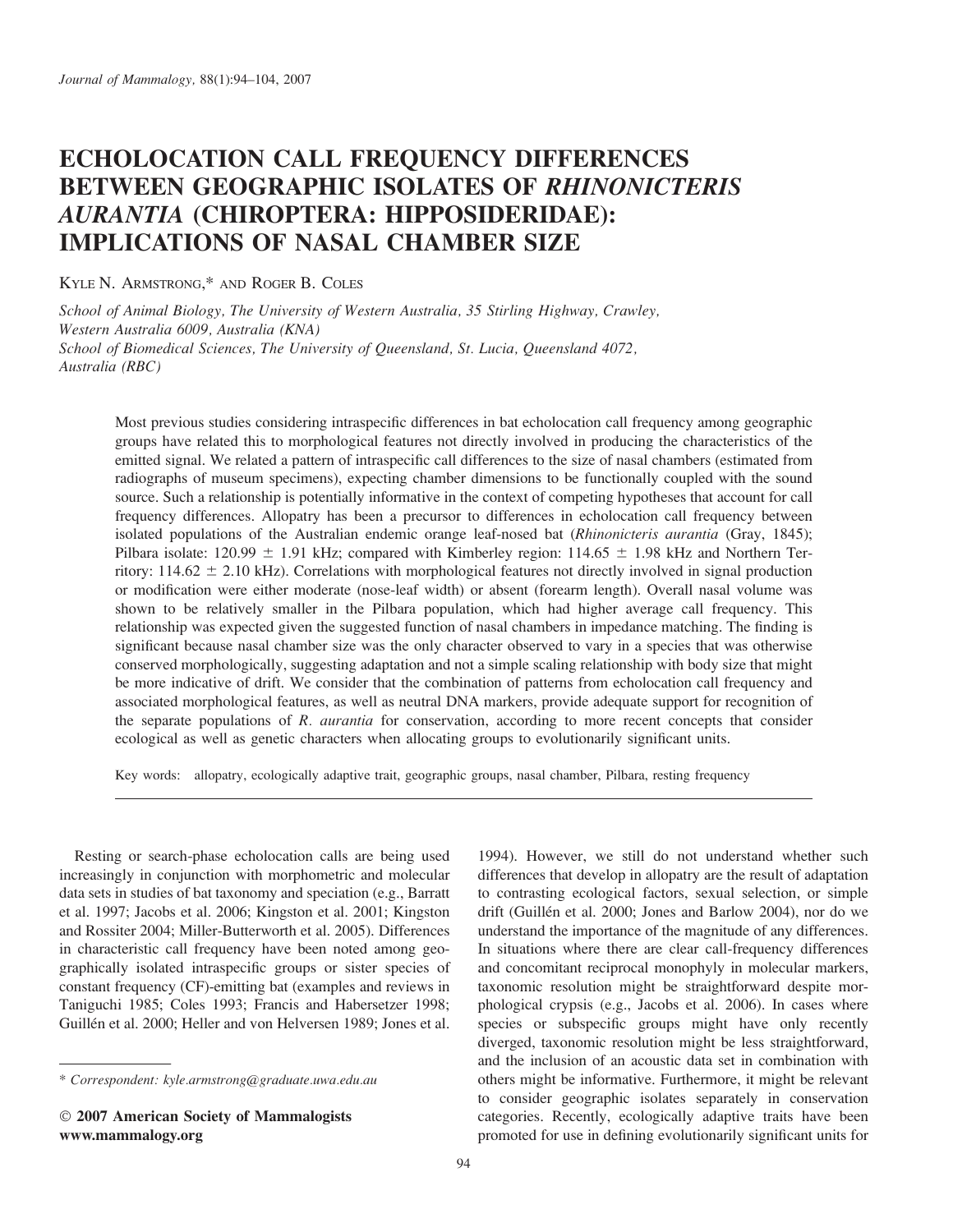

If call frequency varies among geographic groups as a result of drift, we would expect that most morphological characters would vary consistently in their correlation with call frequency according to a simple scaling relationship with body size. For example, if one population has a relatively smaller body size and correspondingly higher emitted frequency, we might expect that the morphological components of the echolocation system were also of relatively small size. However, if a particular average call frequency is somehow ecologically adaptive or socially informative, then the dimensions of the vocal tract components should be related to the emitted frequency, and relatively independent of other characters related to body size. In our study, we considered the Australian endemic orange leafnosed bat (Rhinonicteris aurantia (Gray, 1845); Hipposideridae), which has been shown to be morphologically conserved across northern Australia, with the exception of subtle differences in the size of the rostrum where the nasal chambers are located (Armstrong 2002, 2005). R. aurantia occupies a relatively continuous range across the Kimberley region of Western Australia and the Top End of the Northern Territory. An isolated population also occurs in the Pilbara region of Western Australia, separated from the Kimberley region by the 500 km expanse of the Great Sandy Desert (Fig. 1). Preliminary observations of R. aurantia in the Pilbara region suggested that the CF component was comparatively high (N. L. McKenzie, pers. comm.), and a recent phylogeographic study indicated possible genetic disjunctions (Armstrong 2006).

Nasal chambers are a suitable morphological correlate with call frequency for several reasons: they are functionally coupled to the sound source and hence their size plays a direct role in the character of the signal emission; they are the only part of the vocal tract that can be recognized in the skull (the remainder being soft tissue not available to a study of museum cranial specimens); and they have been virtually ignored since the study of Hartley and Suthers (1988), which suggested a role for them and highlighted the importance of the shape and dimensions of the nasopharynx in signal emission. Most studies since then have focused upon the correlations between call frequency and indirectly related external morphological features. Thus, the aims of our study were to determine the degree of call frequency difference, and confirm patterns of rostral size difference (cf. Armstrong 2002), between isolates of R. aurantia; determine whether there was evidence that the size of sound-producing components could be decoupled from the remainder of the body; and comment on how such patterns should be considered in decisions of taxonomy and conservation. We expected that our data would illustrate that call differences could occur for reasons other than a simple scaling with body size, rather than resolving the mechanism or reason for echolocation frequency differences.

#### MATERIALS AND METHODS

Call collection and processing.—Calls of bats were recorded at 4 locations in the Pilbara region (values are sample sizes;

FIG. 1.—Sampling locations in northern Australia. Approximate distances between locations are given (km). Locations are: BR: Barlee Range (western Pilbara group); PBO: Paraburdoo (central Pilbara group); MB: Marble Bar; BC: Bamboo Creek (both of these eastern Pilbara group); OR: Oscar Range; GG: Geike Gorge; ELQ: El Questro Station; KUN: Kununurra; TF: Tolmer Falls in Litchfield National Park, Northern Territory. Source of the Queensland morphological specimens is indicated (Qld).

conservation efforts below the species level, rather than relying solely on criteria derived from neutral genetic markers (Crandall et al. 2000; Fraser and Bernatchez 2001). Thus, determining the reasons for call variation among geographic groups is important for understanding the process of speciation in bats, for determining the utility of any differences among groups in decisions of taxonomy, and will be useful for defining evolutionarily significant units for conservation.

When considering call-frequency variation within and among species, many studies have 1st attempted to find some relationship with morphological features. It is well recognized that in interspecific comparisons, call frequency correlates negatively with body size, and the size of various other morphological features. Interspecific comparisons of resting frequency within the genera *Hipposideros* and *Rhinolophus* demonstrate a negative correlation between call frequency and morphological features such as overall body size (as represented by forearm length—Francis and Habersetzer 1998; Heller and von Helversen 1989; Jones 1995, 1996), nose-leaf width (Robinson 1996), pinna size (Guppy and Coles 1988; Zhao et al. 2003), and cochlear size (Francis and Habersetzer 1998). However, although such features correlate to varying degrees with frequency, it is the dimensions of the vocal tract that provide a functional explanation for the emitted frequency (Hartley and Suthers 1988, 1990; Suthers et al. 1988). This is exemplified by the lack of a general relationship between external morphometrics and call frequency within CF-emitting bat species. For some species, call frequency varies with body size in the same way as the among-species comparisons, and also with factors such as sex and age to which body size is related. In other species, there is no correlation or else the correlation with sex or age is the reverse, indicating that body size does not strongly constrain CF in the Hipposideridae and Rhinolophidae (Guillén et al. 2000—see examples in Coles [1993]; Huffman and Henson [1991]; Jones et al. [1992, 1993, 1994]; Jones and

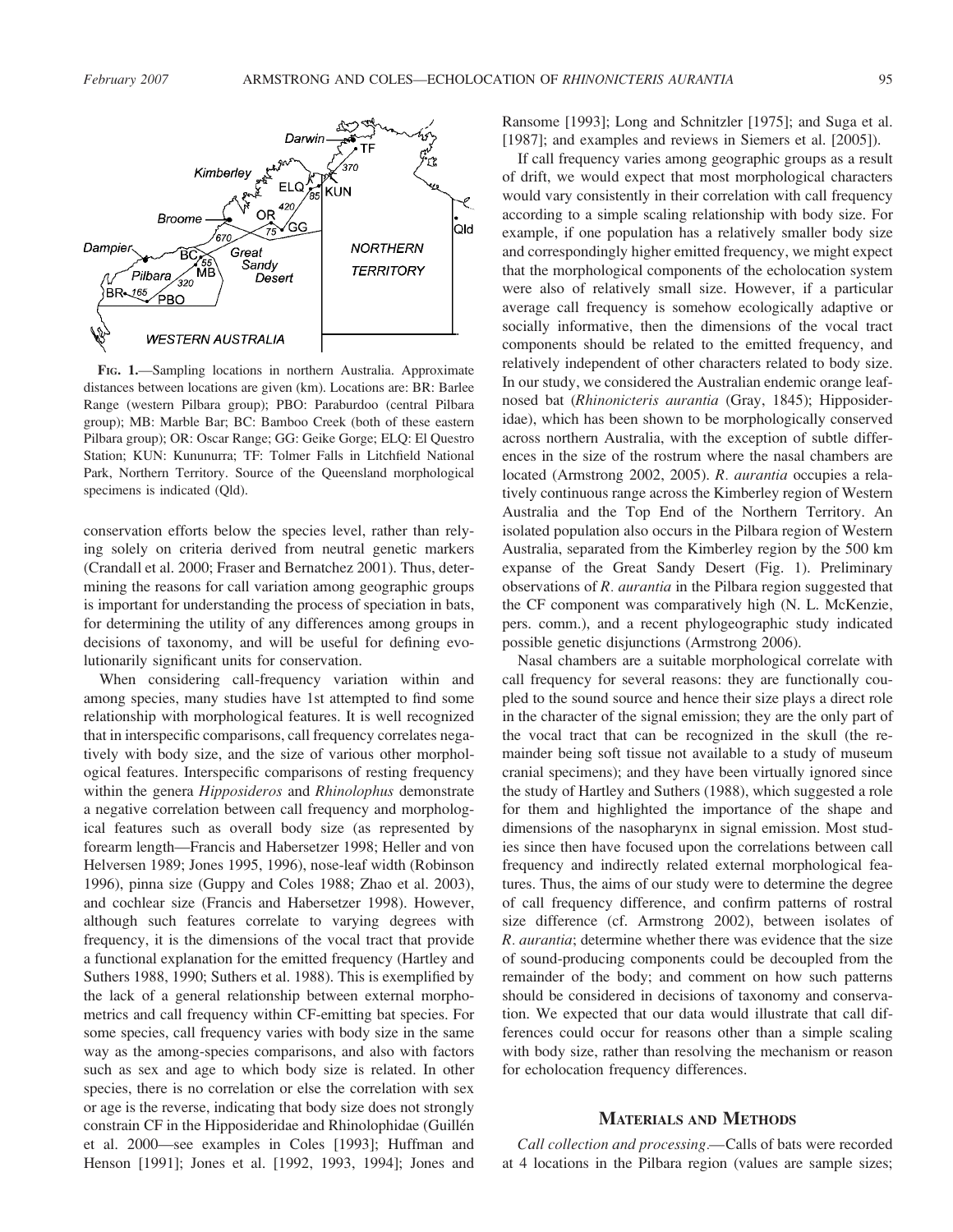

FIG. 2.—A) Zero crossings analysis of a call from handheld *Rhinonicteris aurantia*. B) Frequency analysis spectrum of a resting-frequency call showing the frequency at which there was a peak number of cycles  $(F_{peakc})$  at approximately 120 kHz. The frequency-modulated (FM) component also is recognizable at lower amplitude approximately 20 kHz below the constant-frequency  $(CF_2)$  peak. Background noise makes up the remainder. Fast Fourier transformation size is 2,048, Blackmann–Harris window function; harmonic information was not retrieved by the U30 detector.

Barlee Range [western Pilbara]—55, Paraburdoo [central Pilbara]—2, Marble Bar [eastern Pilbara]—5 and Bamboo Creek [also eastern Pilbara]—11), 4 locations in the Kimberley region (Oscar Range near Tunnel Creek—30, Geike Gorge— 23, these raw data are from Coles and Guppy [1989]; plus El Questro Station—2 and Kununurra—1; the latter 2 eastern Kimberley), and 1 location in the Northern Territory (Tolmer Falls, Litchfield National Park—34; Fig. 1). Our capture and handling methods were consistent with those recommended in the guidelines of the American Society of Mammalogists (Animal Care and Use Committee 1998). The majority of recordings were made in July. Recordings were made from handheld individuals because, when stationary, CF–frequencymodulated (FM) bats emit calls with a characteristic resting frequency where the CF component is extremely stable, and interpulse variation is small (e.g., Suga et al. 1987). This resting frequency is individually distinctive and almost coincides with the acoustic fovea (Schnitzler et al. 1976). This minimizes measurement errors due to variations in the flight speed and direction of the bat relative to the microphone (especially when compensating for Doppler-shifted echoes— Coles 1993; Coles and Guppy 1989), facilitating comparison of the CF components. Bats emitted calls spontaneously when extracted from a holding bag. Care was taken to ensure that the microphone was always directly in front of the nose leaf at a distance of about 15 cm. Ideally, recordings of individuals are made immediately after capture to avoid the effects of handling time and changes in body temperature (Huffman and Henson 1991); however, this was not possible. Time between capture and recording (maximum of 6 h) was therefore considered as a factor in statistical analyses. Nose-leaf width and forearm length were measured with Mitutoyo dial calipers (Tokyo, Japan; accuracy of calipers  $\pm$  0.02 mm).

Calls were recorded with either a S25 or a U30 bat detector (Ultra Sound Advice, London, United Kingdom) onto a ferrous metal analog audiotape using a Sony Professional Walkman WM-D6C (Tokyo, Japan). Two individuals from Marble Bar were recorded with an Anabat II bat detector (Titley Electronics Pty. Ltd., Ballina, New South Wales, Australia). Frequency division ratios were set at 20 for the U30 and S25 detectors and

16 for the Anabat II detector. For the S25 and U30 detectors, a calibrated pure tone of 25 kHz from a Tandy ultrasonic dogtrainer device Y-2310 (Sydney, Australia) was recorded onto the tape with the bat calls. Calibration tones of 40 kHz were recorded with the call of each individual when using the Anabat detector. Measurements of call frequency were made in Cool Edit 2000 (Syntrillium, now Adobe Audition, http:// www.adobe.com) and UltraByte (Kriscomp Pty. Ltd., Australia, not commercially available) software (including the signals recorded with the Anabat detector). Audio signals were sampled at a rate of 44.1 kHz with a 16-bit (mono) conversion. A single variable (the frequency at which there was a peak number of cycles [F<sub>peakc</sub>], which corresponds to the frequency at which amplitude or power is greatest; Fig. 2) was measured from pulses with sufficient amplitude and a distinct, narrow peak. Emissions from lethargic bats were excluded (resulting outlier values are stated but not used in analyses). Likewise, we observed that measurements of pulse duration and restingfrequency intensity from handheld bats were not consistent and therefore not used in our analysis.  $F_{\text{peakc}}$  values were determined by a frequency analysis in the power spectrum window of Cool Edit 2000. A Blackmann–Harris window function with a fast Fourier transformation size of 2,048 points gave adequate resolution (21.5 Hz) of  $F_{\text{peak}}$ . Statistical analyses are described in the ''Results'' because the results from 1 analysis determined the nature of the next.

Skull radiographs and measurements.—The rarity of this species precluded comparisons of echolocation and skull morphology in the same individuals. Thus, the same museum specimens measured in Armstrong (2002) were used: Pilbara region of Western Australia—10, Kimberley region of Western Australia—22, Northern Territory—26, and Queensland—5 (most specimens collected within approximately the last 50 years). Details including museum accession numbers, locations, sex, and ages are listed in the appendix of that paper. Armstrong (2002) commented that relatively coarse measurements taken with calipers could have been a reason for the very subtle differences detected in several measurements of the rostrum. We therefore chose an approach that could simultaneously achieve greater accuracy, could be used in cranial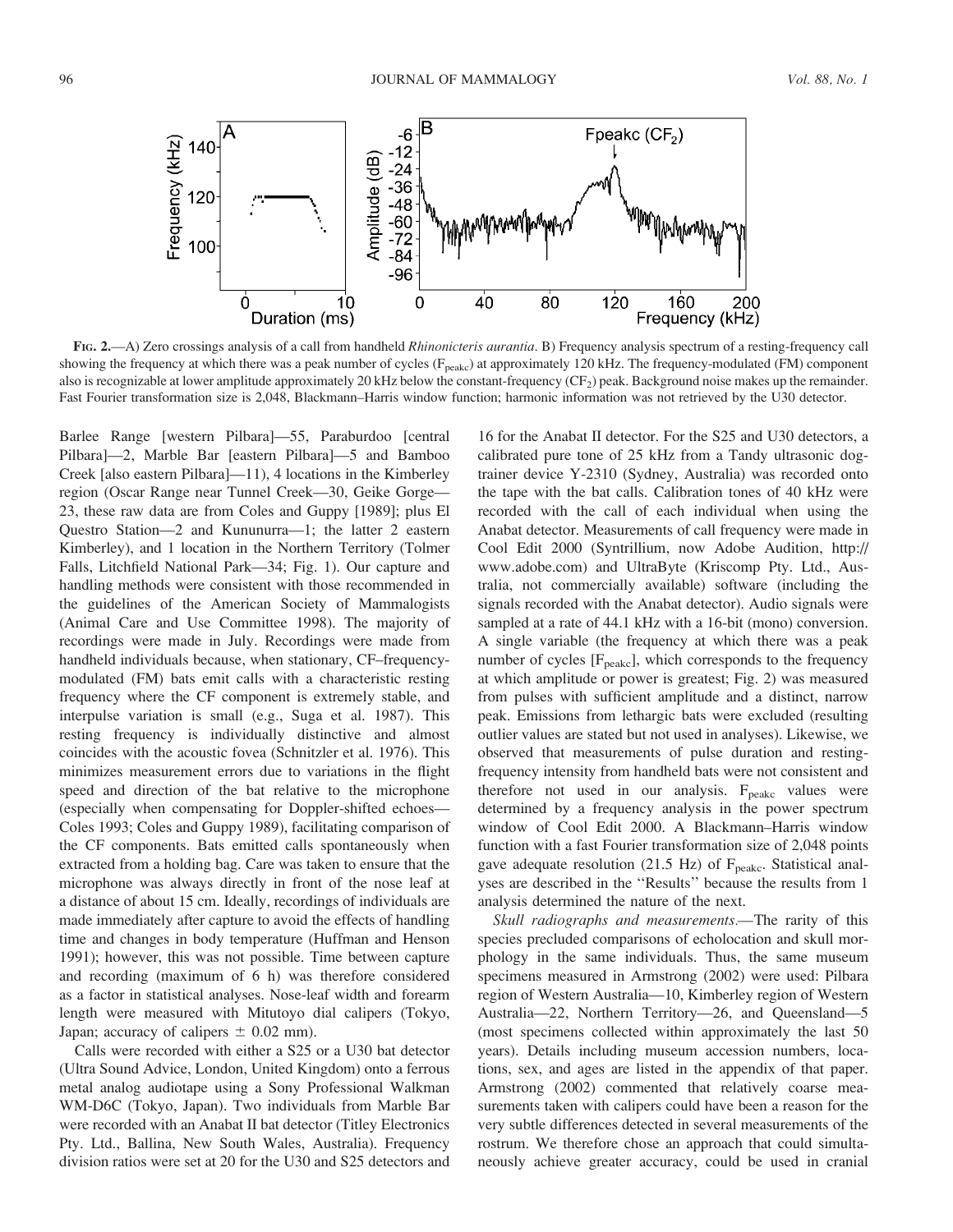

FIG. 3.—Measurements made from skull radiographs (see ''Materials and Methods'' for explanation of abbreviations; transverse and sagittal views respectively; distance X–Y represents the measure nasal capsule length (CL); Z–W represents nasal capsule height (CH).

specimens, and focused on morphology directly involved in echolocation. X-ray radiographs were taken from above (transverse) and from the side (sagittal) with a Stanford 90-30 X-ray machine at 185 volts, 55 kilovolt peak for 36 s. Radiographs were retaken if the skull appeared to be viewed from an oblique angle. A scale was included with the radiographs for later calibration of measurements. Sagittal views were obtained by fixing skulls with plasticine to a small length of angled aluminum. Radiographs were developed by hand, and then scanned into a computer using a scanning resolution of 1,200 dpi at a scale of 1:1. Measurements of various lengths and areas were made using ImageJ freeware (Abramoff et al. 2004; Rasband 1997–2005). Six variables were measured: transverse area of nasal capsule (TA), cochlear area (CA), nasal width across rostrum (NW), sagittal area of nasal capsule (SA), nasal capsule length (CL), and nasal capsule height (CH; Fig. 3). The 3 linear measurements defined the size of the nasal capsule in 3 dimensions and were equivalent but not homologous to the 3 significant measures of rostrum size in Armstrong (2002): condylocanine length, nasal breadth, and rostral height. Percent measurement error (the variability of repeated measurements of a particular character taken on the same individual, relative to its variability among individuals in a particular group) was assessed by taking 3 measurements of each variable (Bailey and Byrnes 1990). This allowed us to assess the utility of each variable, which was important because some X-ray images were less clear than others because of differences in bone density or other factors.

Statistical analyses were undertaken using SPSS version 11.5 (SPSS Inc. 2002) and were similar to those in Armstrong (2002). Plots of standardized residuals were checked for outliers and homoscedasticity. Levene's F-tests also were used to check for variance homoscedasticity. No transformations were required. Missing values resulting from specimen damage were replaced by the population means to maintain adequate overall sample size in multivariate analyses. These included 3 values of CA from the Kimberley region and 2 from the Queensland region, and 1 value each of TA and NW from the Kimberley region. Sexual dimorphism and age effects were examined using multivariate analysis of variance (MANOVA) with location, sex, and age as independent variables. The MANOVA was performed separately to examine the 3-way and 2-way interactions (type III sums of squares). No significant interactions were detected and thus all variables were used in a 3rd MANOVA examining the main effects only (type II sums of squares). For variables with significant terms for sex or age, individual sample values were corrected using the regression coefficients (parameter estimate, B) for that variable. This general linear model was then re-run to check the corrections and determine the variables with significant terms for the factor location. Finally, a stepwise discriminant function analysis was performed (using Mahalanobis distance to enter and remove variables) to examine the effect of location only, which included variables with significant location terms.

## **RESULTS**

Call description.—The pulse structure of R. aurantia was characterized as FM-CF-FM, with a very brief upward FM sweep (not always detectable in either zero crossings analysis or analysis using Cool Edit), a CF component of about 5- to 8-ms duration (data not shown), and a steep terminating FM sweep of about 20 kHz (Fig. 2). Harmonic components could not be examined because these are not recorded by frequency division or heterodyne detectors (Sales and Pye 1974).

Geographic variation in echolocation frequency.—Variation in  $F_{\text{peakc}}$  was examined within individuals, within populations, and among populations. The variation due to morphological covariates also was examined. Before analyses, 2 individuals from Barlee Range and 3 individuals from Tolmer Falls were removed as outliers because of the long interval between their capture and recording, their lethargic behavior while recording, and the low quality of their output.

First, a repeated-measures analysis of variance was performed on data from the Pilbara region and Northern Territory to compare the amount of variation in  $F_{\text{peakc}}$  within individuals between populations. Averages from 5 clean sequences (calculated from 2–7 pulses per sequence) were included from each individual. A Greenhouse–Geisser approximation was used to compensate for violating assumptions of sphericity. There was no significant variation within individuals in either population  $(F = 1.70, df. = 4, 400, P = 0.16)$ , indicating that F<sub>peakc</sub> emitted by handheld bats was relatively stable. The standard deviation within each bat averaged 0.30 kHz (range 0–1.03 kHz), indicating that variation produced by the bat (or resulting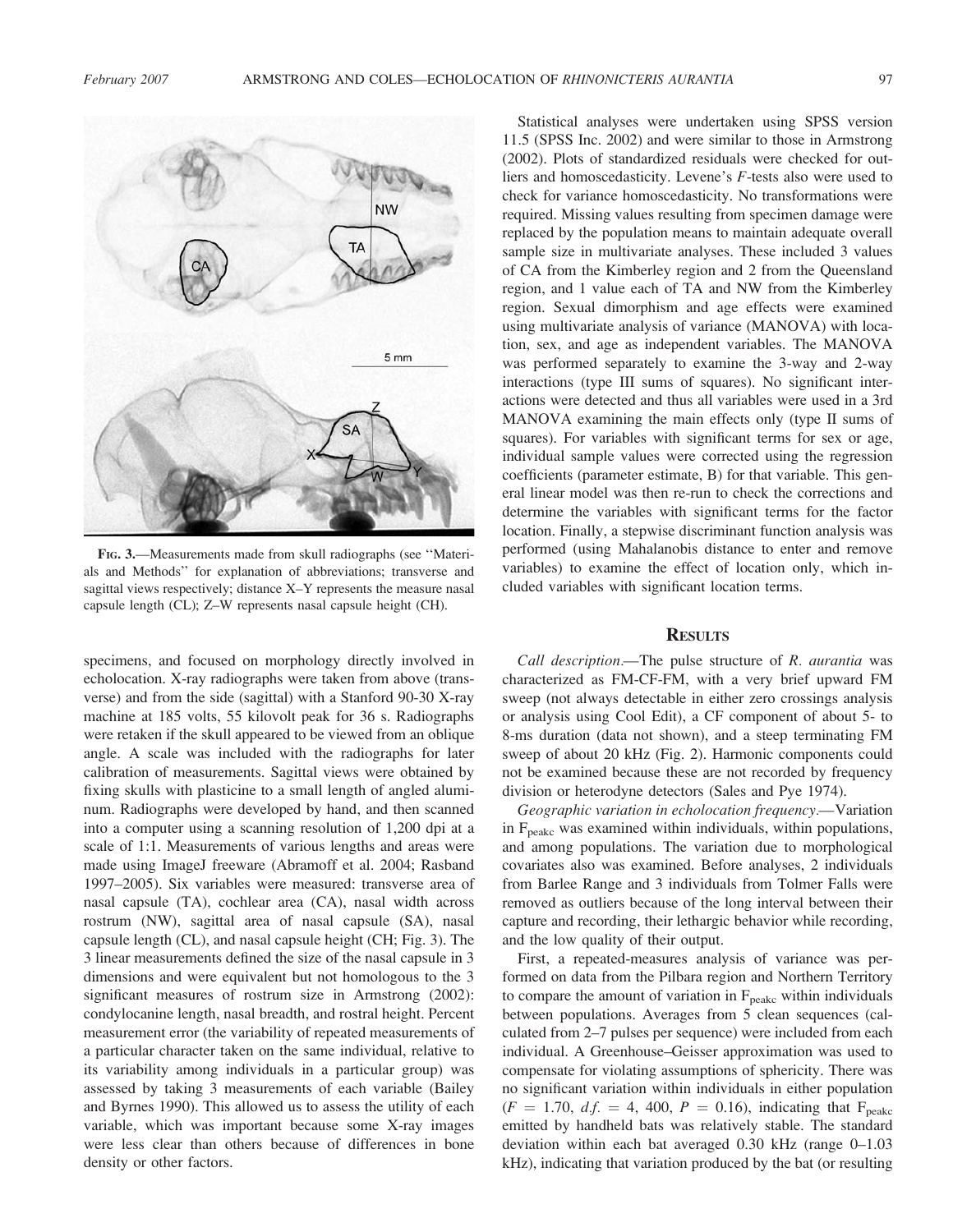| A: Population                  | $\boldsymbol{n}$                            | $F_{\text{peakc}}$ (kHz)            |                                 | $FA$ (mm)         | $NLW$ (mm)                    |
|--------------------------------|---------------------------------------------|-------------------------------------|---------------------------------|-------------------|-------------------------------|
| 1 Pilbara, Western Australia   | 71                                          | $120.99 \pm 1.91 (116.3 - 126.0)$   | $46.5 \pm 1.2$ (43.9–49.5)      |                   | $7.88 \pm 0.38$ (7.12-8.68)   |
| 2 Kimberley, Western Australia | 56                                          | $114.64 \pm 1.98 \ (110.4 - 119.0)$ |                                 |                   |                               |
| 3 Northern Territory           | 31                                          | $114.62 \pm 2.10 \ (109.9 - 117.8)$ | $46.8 \pm 0.85 \ (44.1 - 48.5)$ |                   | $8.42 \pm 0.31 (7.70 - 8.80)$ |
| <b>B</b> : Population          |                                             | Subpopulation or colony             | $\boldsymbol{n}$                | $\bar{X} \pm SD$  | Range                         |
|                                | Western Pilbara (Barlee Range) <sup>a</sup> |                                     | 53                              | $120.86 \pm 1.88$ | $116.3 - 125.6$               |
|                                | Central Pilbara (Hamersley Range)           |                                     |                                 | $120.12 \pm 0.64$ | $119.7 - 120.6$               |
|                                | Eastern Pilbara (Bamboo Creek, Marble Bar)  |                                     | 16                              | $121.55 \pm 2.07$ | $119.7 - 126.0$               |
|                                | Oscar Range                                 |                                     | 30                              | $113.40 \pm 1.21$ | $110.4 - 115.6$               |
|                                | Geike Gorge                                 |                                     | 23                              | $116.12 \pm 1.54$ | $111.6 - 117.6$               |
|                                | Eastern Kimberley (El Questro, Kununurra)   |                                     | 3                               | $115.80 \pm 3.24$ | $112.5 - 119.0$               |
|                                | Litchfield National Park <sup>b</sup>       |                                     | 31                              | $114.62 \pm 2.10$ | $109.9 - 117.8$               |
|                                |                                             |                                     |                                 |                   |                               |

**TABLE 1.**—A) Population sample size (n) and mean  $\pm SD$  and range in parentheses for call frequency (F<sub>peakc</sub>), forearm length (FA), and noseleaf width (NLW). B) Mean  $\pm$  SD and range of F<sub>peakc</sub> for each subpopulation.

<sup>a</sup> Outliers from Barlee Range: 114.22, 114.81 kHz. Samples sizes from the field as stated in the "Materials and Methods" include these individuals, but not the values of n above. <sup>b</sup> Outliers from Litchfield National Park: 106.73, 107.08, 107.60 kHz. Samples sizes from the field as stated in the "Materials and Methods" include these individuals, but not the values of n above.

from measurement error) was generally much less than 1 kHz. A significant difference in  $F_{\text{peakc}}$  was also detected between the Pilbara and Northern Territory populations ( $F = 226.05$ ,  $df =$ 1, 100,  $P < 0.0001$ ), with higher  $F_{\text{peakc}}$  in the Pilbara population ( $\bar{X} = 120.99$  kHz  $\pm$  0.23 *SE*,  $n = 71$ ) than the Northern Territory population ( $\overline{X} = 114.62 \pm 0.35$  kHz,  $n = 31$ ).

Among-population variation was then examined in more detail by expanding the data set to include the Kimberley region. Only 1 measure was available from each Kimberley individual, which was the average value of several pulses from 1 stable sequence with strong signals and good signal to noise ratio. Because the amount of variation within individuals from the Pilbara region and Northern Territory was found to be comparatively small, data from the Kimberley region could be included to compare populations. An average value was calculated from the 5 repeated measures in the Pilbara and Northern Territory data sets. A univariate general linear model was performed to compare F<sub>peakc</sub> between Pilbara, Kimberley, and Northern Territory. F<sub>peakc</sub> was again significantly different between populations ( $F = 202.7$ ,  $df = 2$ , 158,  $P < 0.0001$ ), with the Pilbara population having a higher frequency than both of the other populations (Pilbara and Northern Territory: mean  $\pm$  *SE* as above; Kimberley:  $\bar{X} = 114.65 \pm 0.26$  kHz,  $n =$ 56; Table 1).

A 2nd univariate general linear model was performed to determine if there were significant differences in CF within populations because the distance between some Pilbara and Kimberley locations is equivalent to that between southern Kimberley and Northern Territory locations (approximately 600–800 km; Fig. 1). Although the effect of isolation of the Pilbara population was evaluated in the previous analysis, this test examined the distinctiveness of calls between colonies within the same range. Again, a single average value was used for each individual. There was a significant difference between subpopulations ( $F = 85.7$ ,  $d.f. = 6$ , 158,  $P < 0.0001$ ; means in Table 1). Post hoc multiple comparison tests (Bonferroni and Tukey honestly significant difference) confirmed that the differences were between all colonies from the Pilbara region and all those further north. Both tests also identified a significant difference between colonies from Geike Gorge and Oscar Range (only) in the Kimberley region, illustrating a pattern of subdivision within the Kimberley underlying the pattern of difference between isolated populations (Fig. 4). Although there was no significant difference between any Kimberley population and the Northern Territory, individuals from the Oscar Range produced calls with an average  $F_{\text{peakc}}$ that was 2.7 kHz lower than those at Geike Gorge.

The relationship between call frequency and various independent factors or covariates was 1st examined separately for the Pilbara region and Northern Territory data sets to avoid variation due to location. A univariate general linear model indicated no significant differences in call frequency between sexes in either population. Likewise, simple regression indicated that there was no significant relationship between call frequency and nose-leaf width, although there was a significant positive relationship with forearm length in the Pilbara region  $(F = 5.4, d.f. = 1, 70, P = 0.023)$ , but not in the Northern



FIG. 4.—Scatterplot of peak frequency ( $F_{\text{peakc}}$ ) values from each sampling location. Bars indicate mean  $\pm$  1 SD (except for colonies with low sample size).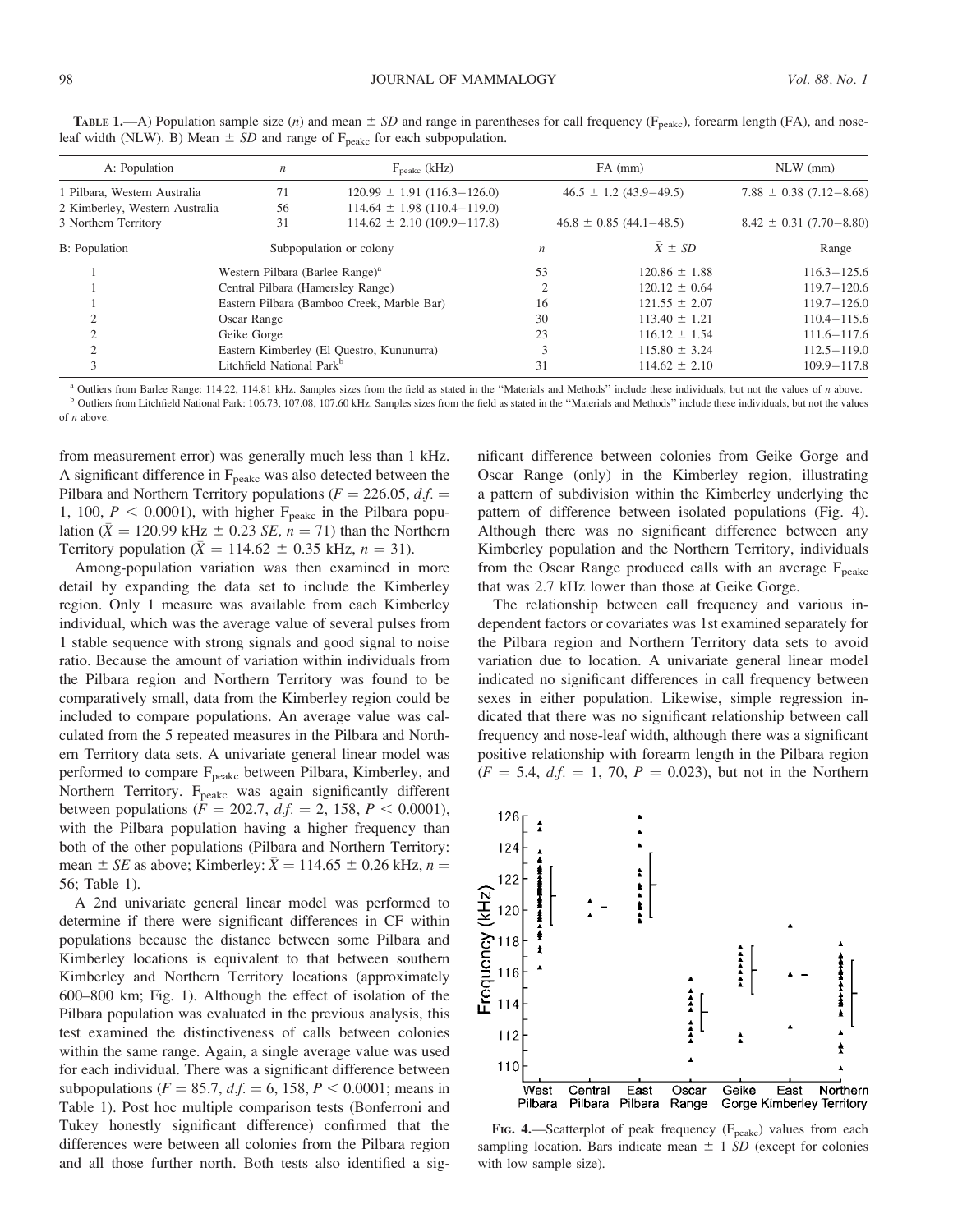| Location           | Parameter        | <b>CA</b>       | <b>CH</b>       | <b>CL</b>       | <b>NW</b>       | SA              | TA              |
|--------------------|------------------|-----------------|-----------------|-----------------|-----------------|-----------------|-----------------|
| Pilbara            | $X \pm SD$       | $4.84 \pm 0.20$ | $2.73 \pm 0.05$ | $4.43 \pm .09$  | $5.77 \pm 0.09$ | $8.79 \pm 0.36$ | 7.43 $\pm$ 0.40 |
|                    | Minimum-maximum  | $4.57 - 5.18$   | $2.66 - 2.82$   | $4.26 - 4.53$   | $5.60 - 5.91$   | $8.16 - 9.22$   | $6.69 - 8.06$   |
|                    | n                | 10              | 10              | 10              | 10              | 10              | 10              |
| Kimberley          | $X \pm SD$       | $5.03 \pm 0.17$ | $2.81 \pm 0.11$ | $4.52 \pm 0.15$ | $5.99 \pm 0.12$ | $9.20 \pm 0.45$ | $7.93 \pm 0.43$ |
|                    | Minimum-maximum  | $4.72 - 5.42$   | $2.60 - 3.02$   | $4.13 - 4.72$   | $5.78 - 6.20$   | $8.14 - 10.07$  | $7.14 - 8.77$   |
|                    | $\boldsymbol{n}$ | 19              | 22              | 22              | 21              | 22              | 21              |
| Northern Territory | $\bar{X} \pm SD$ | $4.98 \pm 0.14$ | $2.82 \pm 0.07$ | $4.48 \pm 0.12$ | $5.92 \pm 0.13$ | $9.19 \pm 0.34$ | $7.91 \pm 0.41$ |
|                    | Minimum-maximum  | $4.71 - 5.21$   | $2.69 - 2.92$   | $4.16 - 4.68$   | $5.60 - 6.17$   | $8.47 - 10.16$  | $6.93 - 8.68$   |
|                    | $\boldsymbol{n}$ | 26              | 26              | 26              | 26              | 26              | 26              |
| Oueensland         | $X \pm SD$       | $5.07 \pm 0.16$ | $2.73 \pm 0.05$ | $4.38 \pm 0.16$ | $6.01 \pm 0.14$ | $8.91 \pm 0.33$ | $8.32 \pm 0.36$ |
|                    | Minimum-maximum  | $4.88 - 5.18$   | $2.65 - 2.78$   | $4.13 - 4.54$   | $5.83 - 6.20$   | $8.52 - 9.34$   | $7.81 - 8.77$   |
|                    | $\boldsymbol{n}$ |                 |                 |                 |                 |                 |                 |
|                    | %ME              | 6.04            | 8.33            | 3.57            | 1.00            | 3.28            | 3.45            |
|                    | Var Comp         | 93.96           | 91.67           | 96.43           | 99.00           | 96.72           | 96.55           |

TABLE 2.—Measurements (mm) of 3 linear and 3 area variables from skull radiographs of Rhinonicteris aurantia. Means were calculated excluding missing value estimates; SD: 1 standard deviation; n: sample size; %ME: percent measurement error; Var Comp: variance component as represented by percent among-skull variance (100 minus %ME); see ''Materials and Methods'' for explanation of variable names.

Territory. The correlation between call frequency and the time between capture and recording was examined with a Spearman rank correlation test. No significant correlation was found in either data set indicating that handling time was unlikely to have influenced call frequency. Finally, univariate general linear model and Spearman rank correlation tests conducted on a combined data set (Pilbara and Northern Territory) indicated a significant difference in nose-leaf width between populations (smaller in the Pilbara region;  $F = 46.7$ ,  $df = 1$ , 100,  $P <$ 0.001; Table 1), and therefore a significant negative correlation with call frequency (Spearman's rho  $= -0.43, P \le 0.001$ ), but there was no significant difference in forearm length between bats from the Pilbara region and Northern Territory, or relationship between forearm length and call frequency.

Morphological analyses.—Means (before corrections for sex and age) and other summary parameters are given in Table 2. Measurement error can be considered to be low in the case of all variables, and is unlikely to affect conclusions regarding significant differences among groups. Three variables had significant main effects terms for both sex and age: NW, SA, and TA. These variables were corrected with the individual univariate regression coefficients before further analysis. All 6 variables had significant main effects terms for location (Table

TABLE 3.—Univariate F-tests on the independent factors sex, age, and location for radiograph variables. Two- and 3-way interactions were all not significant. Pairwise comparisons are based on 2-tailed Tukey's honestly significant difference tests with Bonferroni corrections for the factor location (direction of size difference is indicated). NS not significant; \*  $P < 0.05$ ; \*\*  $P < 0.01$ ; \*\*\*  $P < 0.001$ ; P: Pilbara; K: Kimberley; NT: Northern Territory; Q: Queensland.

| Variable  | <b>Sex</b>         | Age     | Location  | Comparison       |
|-----------|--------------------|---------|-----------|------------------|
| <b>CA</b> | 0.27 <sub>NS</sub> | 2.85NS  | $3.20*$   | P < K            |
| <b>CH</b> | 2.15NS             | 2.42NS  | $4.90**$  | $P < K = NT$     |
| CL        | 3.40NS             | 2.27NS  | $3.04*$   | NS               |
| <b>NW</b> | $4.06*$            | $3.90*$ | $9.14***$ | $P < K = NT = Q$ |
| <b>SA</b> | $4.10*$            | $4.42*$ | $5.04**$  | $P < K = NT$     |
| <b>TA</b> | $5.94*$            | $3.90*$ | 7.89***   | $P < K = NT = Q$ |

3). Most pairwise comparisons indicated that Pilbara specimens were slightly smaller than those from both the Kimberley and Northern Territory (Tables 2 and 3), but particularly for the variables NW and TA. The relatively small sample size from Queensland limits definitive conclusions about this population; however, Pilbara specimens were smaller in most cases. Bonferroni corrections indicated that there was no difference in any pairwise comparison for the variable CL.

Discriminant function analysis was calculated for both sexes combined using all variables. The stepwise procedure included the 2 variables NW and TA in the analysis. Function 1 was most highly correlated with NW and TA, respectively, and explained most of the variation (Table 4). Cross-validation analysis resulted in 47.6% of cases being classified correctly. With regard to the Pilbara isolate, 80% of cases were classified correctly, and the remaining populations had a relatively lower rate of correct classification because of their greater overlap (45.4%, 34.6% and 60% for the Kimberley region, Northern Territory, and Queensland, respectively; Fig. 5). There was overlap in the discriminant function analysis scatterplot; how-

TABLE 4.—A) Standardized canonical discriminant function coefficients for the 2 variables nasal width (NW) and transverse capsule area (TA), eigenvalues, percent of variance explained, and canonical correlations. B: Pooled within-group correlations between discriminating characters and canonical discriminant functions. Variables are ordered by the size of the correlation within the function and an asterisk (\*) indicates the largest absolute correlation between each variable and any discriminant function.

|                          | Function 1 | Function 2 |
|--------------------------|------------|------------|
| A                        |            |            |
| NW                       | 0.69       | $-0.99$    |
| <b>TA</b>                | 0.43       | 1.13       |
| Eigenvalue               | 0.61       | 0.11       |
| % of variation explained | 85.2       | 14.8       |
| Canonical correlation    | 0.62       | 0.31       |
| B                        |            |            |
| NW                       | $0.93*$    | $-0.36$    |
| TA.                      | $0.82*$    | 0.57       |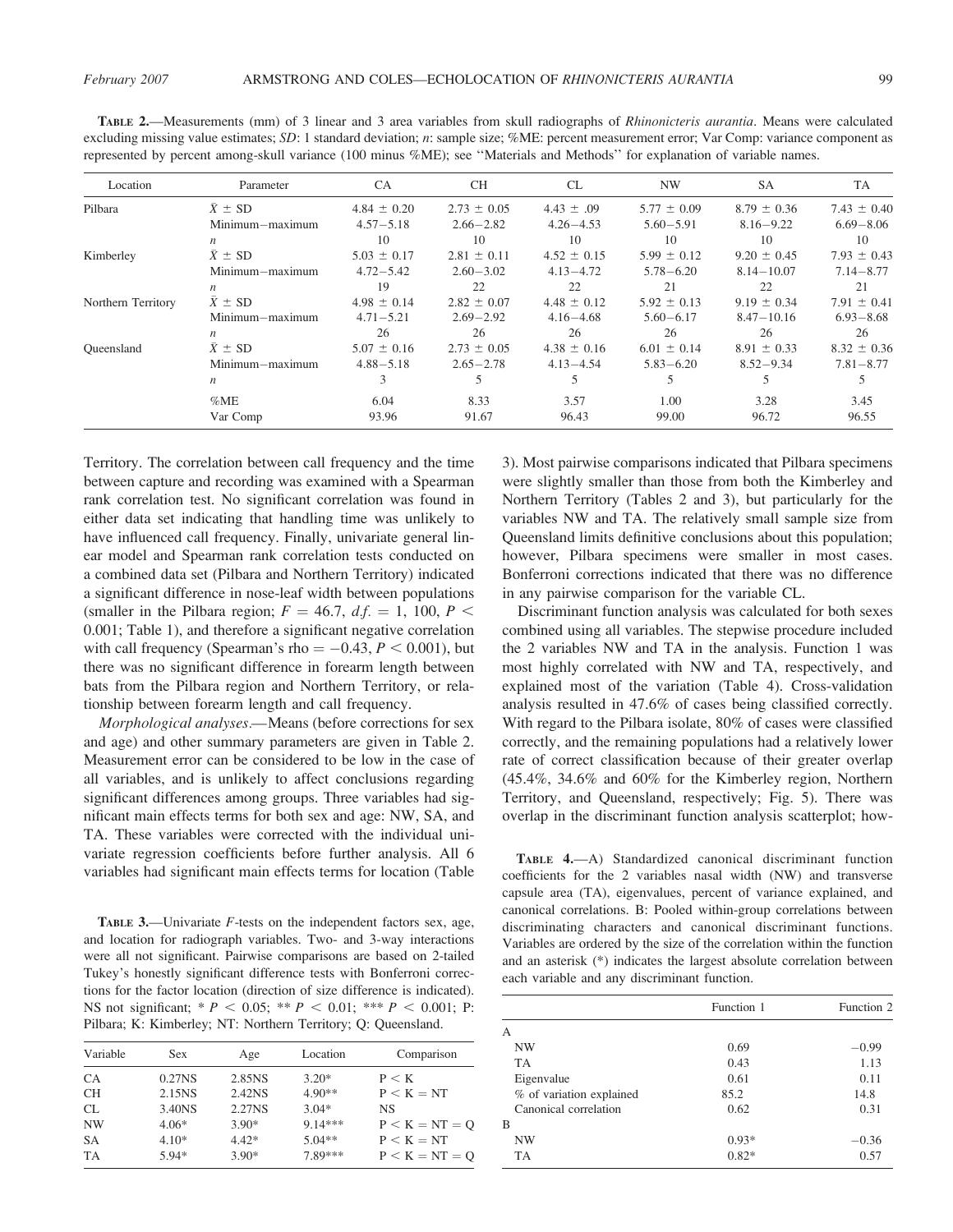ever, the Pilbara specimens were mostly smaller, and overlapped for the most part with a few Northern Territory specimens (Fig. 5).

## **DISCUSSION**

Call frequency differences.—A clear difference in average pulse frequency was apparent between the Pilbara and northern isolates of R. aurantia. Handheld R. aurantia from the Pilbara region emitted relatively high frequencies with little overlap in variation (approximately 3 kHz), and there was no significant difference across the northern range that comprises both the Kimberley region of Western Australia and the Northern Territory. One value from near Kununurra in the present study was relatively high (119 kHz), suggesting that further sampling should be undertaken to determine if this is atypical. Previously, McKenzie et al. (1995) recorded resting frequencies of 110–111 kHz in this locality. Other outlier values also could be confirmed in future with more efficient recording equipment that reduces field processing time. Some small but significant differences between colonies within the Kimberley were apparent but this was overshadowed by the greater degree of difference between the 2 isolates. In addition to sampling bias, there are perhaps 2 explanations for the difference between the colonies at Geike Gorge and Oscar Range. First, there may be a sex- or age-related bias between the individuals in this colony. Unfortunately, such data were not available from these colonies; however, resting frequency had no relationship with sex in the Pilbara or at Tolmer Falls. An alternative explanation involves the relative isolation of colonies that has led to slightly different mean frequencies simply through drift. There is some suggestion from matrilineal DNA markers that Pilbara colonies are semi-independent units (Armstrong 2006); however, the exodus observed in some colonies during the wet season in the Northern Territory demonstrates that there may indeed be regular gene flow between major roosting sites (Churchill 1991, 1995) which would counteract the effect of drift.

Morphological correlates.—It is useful to consider various macrostructures of bats in several categories that vary in their degree of influence on emitted signals. Structures that primarily have a functional role in signal production include the size of the larynx and vocal membranes. Other features have a functional relationship that is matched or coupled, such as the dimensions and arrangement of the diverticula and chambers in the vocal tract, and the size and width of the nares (Hartley and Suthers 1987, 1988, 1990; Möhres 1953; Suthers et al. 1988). Structures that do not modify or process the signal in some way, but are involved in applying it to the environment, such as the dimensions of the nose leaf (e.g., Hartley and Suthers 1987; Schnitzler and Grinnell 1977) might be considered separately from the 2nd group. Lastly, there are other structures whose size correlates to some degree with both the emitted signal and those structures coupled to signal emission, but whose relationship is an indirect result only. Examples are mostly from inter-species comparisons and include the dimensions of the external muzzle in CF-emitting bats (Goudy-Trainor and Freeman 2002; see below) and overall body size as indicated



FIG. 5.—Scatterplot of functions 1 and 2 from discriminant function analysis on the variables nasal width (NW) and transverse capsule area (TA).

by mass and forearm length (e.g., Rhinolophus hipposideros— Jones et al. 1992; among species—Robinson 1996). The latter might be expected to have a lower correlation than those that are coupled. It is in this context that we considered measurements of nasal chamber variables, nose-leaf width, and forearm length.

Overall body size, as indicated by forearm length, exhibited almost no relationship to call frequency, because forearm length was similar in sexes and between regions (Pilbara and Northern Territory). There was a slight positive relationship between call frequency and forearm length in the Pilbara population. Nose-leaf width was moderately correlated with call frequency when compared between regions. Broader noseleaves were present in individuals from the Northern Territory and these were associated with lower call frequency. The latter result contrasts with the study of Armstrong (2002), who observed no significant difference in nose-leaf width between the Pilbara and the 2 northern populations. In that study, small differences  $(< 1$  mm) in nose-leaf width between populations were only observed between Kimberley and Northern Territory, and attention was called to the possible variation caused by the measurement of cutaneous features that may deform in preserved specimens. Examination of our data in this study demonstrates a much lower correlation between external characters that are not directly involved in signal production and modification, but this does not necessarily indicate the lack of a relationship between form and function, as suggested by Goudy-Trainor and Freeman (2002). Much closer relationships are likely to be found between morphological features that are directly involved in shaping signal characteristics. One example of this, although still involving an external feature, comes from the study by Goudy-Trainor and Freeman (2002). They found nasal-emitters had a shorter external snout, which is not surprising because, at least in Rhinolophus hildebrandti, the distance between the nares and the nasal chamber is equivalent to half the wavelength of the emitted frequency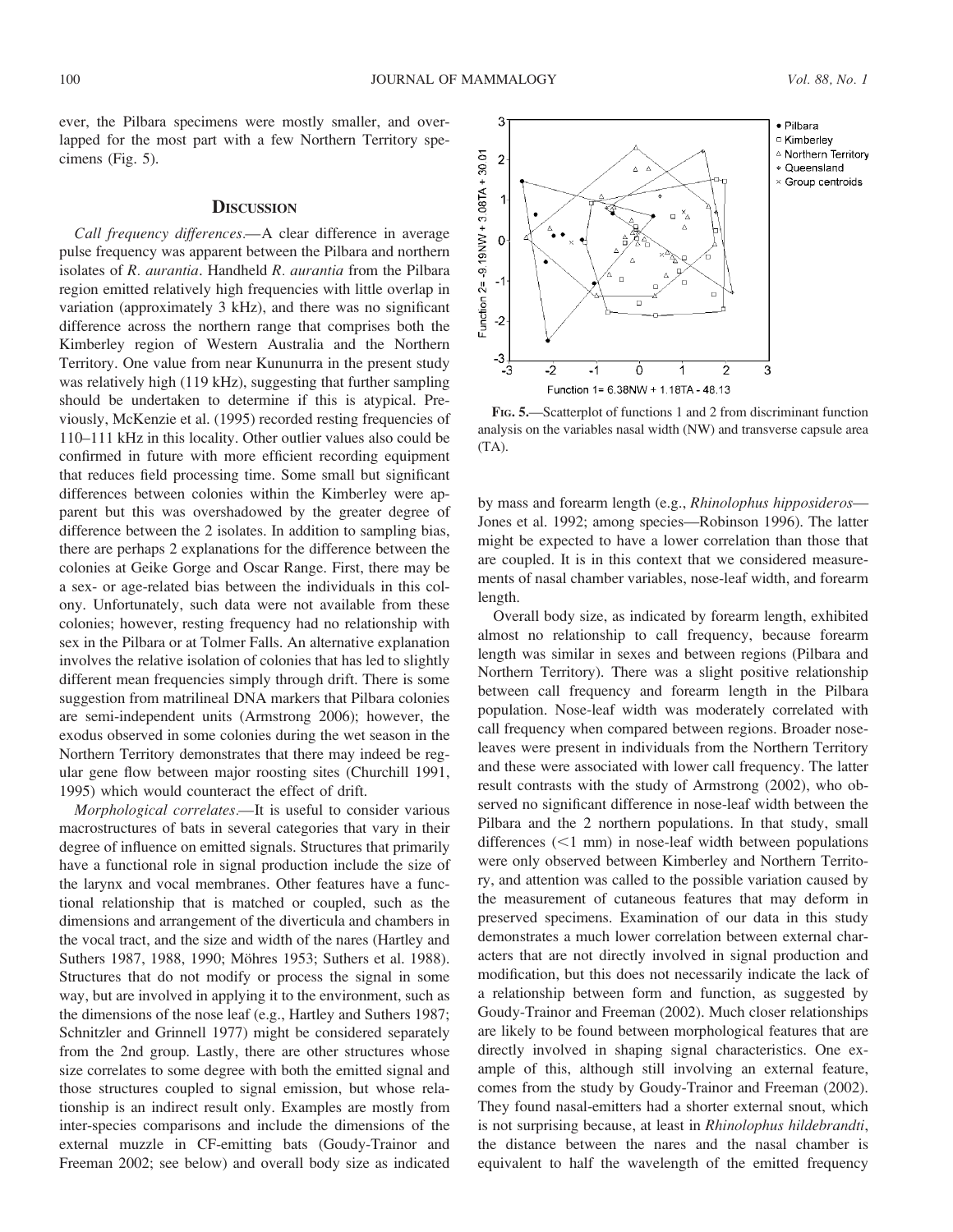(Hartley and Suthers 1988), although the functional significance of this is not known.

Cochlear size was not greatly different between isolates (Armstrong 2002), in contrast to some examples presented by Francis and Habersetzer (1998), who found a relationship between cochlear size and echolocation frequency. They concluded that there is moderate plasticity in the relationship between size and frequency based on some exceptions they observed in other species. The results of our study support their argument that different call frequencies could be accommodated through differences in the internal structure of cochlea (Francis and Habersetzer 1998:175). The sound-reception organs are not directly responsible for its production, and thus their overall dimensions may not change greatly according to a small change in foveal frequency (Huffman and Henson 1993a, 1993b). However, it might be expected that the dimensions of such internal features would be more tightly correlated with call frequency than external features such as forearm length.

Measurements from skull radiographs indicated significant differences between the Pilbara and Kimberley–Northern Territory isolates in terms of overall nasal volume. The Pilbara population was smaller on average in most dimensions, but most clearly rostral width. This pattern corresponds to both the direction of the difference and the magnitude, to that of callfrequency differences given that relatively high frequencies are generally implicated with smaller skull features (Francis and Habersetzer 1998). The pattern from the radiographs also agreed with the assertion of Armstrong (2002), who found that the Pilbara population had relatively smaller measurements of the rostrum (rostral length, breadth, and height; made with calipers), but that the 2 northern groups were similar. Thus, although the same limited skull collection was used (significantly more samples have not become available since Armstrong's 2002 study), the patterns could be confirmed with a technique of greater precision, and in features that might be more closely correlated with echolocation frequency.

Differences in nasal chamber size were subtle, but this was significant given that population isolates are similar in terms of most other morphological characters. Although we observed the nasal chambers as a single voluminous space in the radiographs, we recognize that this region contains 3 discrete pairs of chambers (Korad and Joshi 1998; Suthers et al. 1988). Our interpretations reflect the whole rostrum of R. aurantia based on illustrations in these studies. The greatest differences appeared to be in the width of the rostrum (NW, which had relatively low percent measurement error) and TA, suggesting that the nasal chambers were wider in the northern isolate, but particularly the lateral nasal chamber pair (Suthers et al. 1988). The lack of a large difference in measurements of nasal capsule height (CH) or sagittal area SA suggested that the dorsal nasal chamber had not changed in size or height. Fenton (1986) also observed changes in the size of lateral inflations in Hipposideros, but unfortunately did not correlate call frequency and nasal width. Both the width of the lateral nasal chambers and the height of the dorsal chambers could probably increase to a certain degree to respond to changes in call signal characteristics, being relatively free of restrictions that other skull

components may impose. However, there might be different tendencies in the families Hipposideridae and Rhinolophidae. The dorsal nasal chambers of R. *aurantia* or many other hipposiderids are not particularly bulbous (K. N. Armstrong, in litt.). In contrast, species of Rhinolophus show dorsal nasal chamber height that varies from low (e.g., members of the pusillus group) to extremely high and bulbous (e.g., R. creaghi and R. malayanus—Csorba et al. 2003). There has been no comprehensive study on nasal chambers.

Function of the nasal chambers.—The dimensions of the nasal chambers relate specifically to the emitted signal, because they have a suggested function in impedance matching (Hartley and Suthers 1988), which relates to signal intensity rather than frequency. The nasal chamber components have a mechanical analogy, being represented as a small chamber lying between a piston baffle (the larynx) and a throat (the nares). Such small chambers play a role in capacitance, which is 1 type of impedance (Beranek 1954:65–67). If the impedance of the sound source is larger than the impedance terminating the nasal tract at the nares opening, radiation efficiency is reduced, with a high percentage of the signal power being reflected back toward the source. Placement of a small chamber between the source and the point of emission at the nares may reduce the degree of mismatch and cause an increase in radiated signal power. This is suggested by experiments such as those of Hartley and Suthers (1988), because the 2nd harmonic is attenuated and the frequency remains unchanged when the chambers are filled with dental cement. In terms of our observations, we do not suggest that the slight size differences in nasal chamber between isolates of R. aurantia relate to frequency directly. Instead, we suggest that parts of the nasopharynx (soft tissue not able to be measured here) are of the correct dimension to filter the fundamental and higher harmonics, and that nasal chamber size has been selected for accordingly to provide the correct overall impedance.

Relationship of call frequency and nasal chamber volume.— Given that we still have a vague understanding of nasal chambers, and also that their complex structure is difficult to model mathematically (Hartley and Suthers 1988; Suthers et al. 1988), we cannot model the effect of the volume change on signal characteristics here. However, we can attempt to demonstrate a negative correlation between call frequency and overall nasal chamber volume using a rearrangement of the equation used by Suthers et al. (1988), which describes the frequency dependency of a cavity on its volume, aperture area, and neck length (Table 5; see Appendix I for description of terms):

$$
F = \frac{c}{2\pi} \sqrt{\frac{A}{VL'}}\tag{1}
$$

Applying the values in Table 5, and rearranging the formula, based on the assumption that the dimensions of the neck are the same in both isolates, we found that volume differs by about 10%, and that there is a negative correlation between frequency and estimated relative volume. Changes of similar magnitude were evident between Pilbara and northern populations in measurements of NW (3–4%) and TA (6%; Table 2). The values of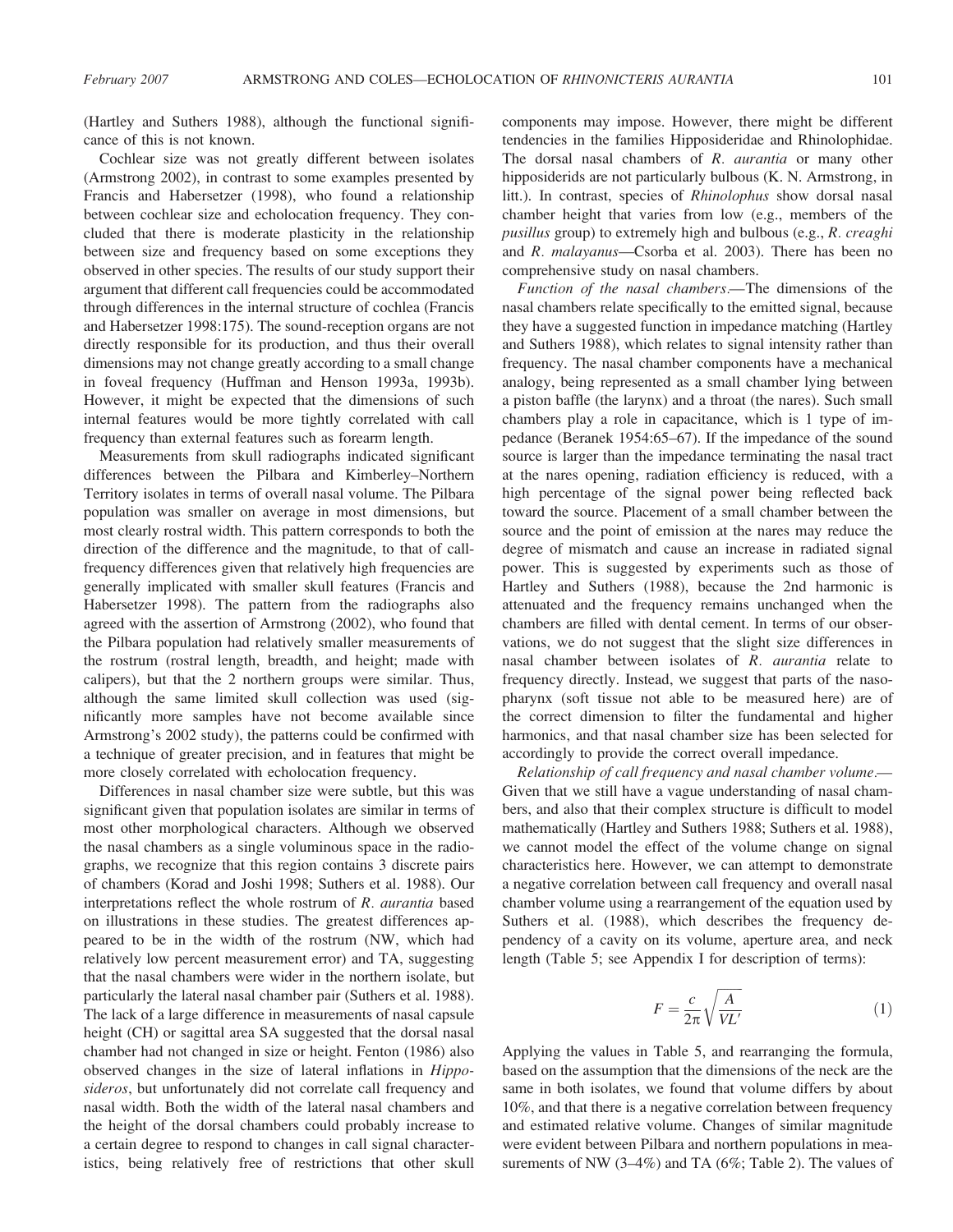volume obtained are not likely to represent real volumes of nasal cavity space, but both the direction of change and its relative magnitude are informative and correspond with predictions if chamber neck dimensions are not significantly different. Earlier, we suggested that the anterior and lateral median swellings comprising the nasal and maxillary bones could simply expand to increase chamber size. This is most likely; however, if our assumption regarding neck length  $(L)$ and radius  $(a)$  is incorrect and these values are actually smaller in the Pilbara group, then the volumes become more similar and the correlation would eventually become positive.

Although this may not be an accurate model for nasal cavities, equation 1 does describe the basic relationship between tuned frequency and cavity volume in physical structures. Thus, we suggest that in  $R$ . *aurantia* there has been morphological evolution concomitant with that of population average emitted frequency, which suggests the echolocation apparatus might not scale with body size, and is indicative of a relationship between form and function (cf. Goudy-Trainor and Freeman 2002). Whether such changes that must be represented in the genome result from adaptation, simple drift, or a more complex relationship between the 2 needs to be examined experimentally. Our suggestion of the decoupling of the echolocation system would also need to be confirmed in a situation where both body size and call frequency vary.

Considerations for conservation.—In light of small population size and threatening processes identified in the isolated Pilbara population (Armstrong 2001; Hutson et al. 2001; McKenzie et al. 1999), we considered that there is sufficient evidence of divergence (morphological—Armstrong 2002; this study; genetic—Armstrong 2006; ecological, as inferred from echolocation frequency—this study) to ascribe it separate evolutionarily significant unit status. This assertion is based partly on the conclusion that the call differences are adaptive in some way, given the apparent decoupling of the nasal apparatus. Call frequency must therefore be partly dependent on the genetic basis of the morphological features involved (Rübsamen 1987). Ecologically adaptive traits are being promoted increasingly for use in defining units for conservation efforts below the species level, rather than relying solely on criteria derived from neutral genetic markers (Crandall et al. 2000; Fraser and Bernatchez 2001). However, lack of resolution about whether intraspecific differences in the emitted frequency of bats is the result of local adaptation, drift, or some interaction between the 2 (Jones and Barlow 2004) limits the usefulness of call frequency difference by itself. A conclusion on whether differences between geographical isolates are adaptive requires further examination and the identification of the ecological factors involved. A comprehensive discussion of possible sources of disruptive ecological selection cannot be undertaken here, although the factor most widely suspected in such cases is atmospheric relative humidity. It appears to be an obvious candidate in R. aurantia, given the differences in climate between the regions (Gentilli 1972; Tinley 1991). However, the notion of Guillén et al. (2000) that bats adapt call frequency to humidity levels to maintain an optimum target detection distance was not supported in a separate study (K. N. Armstrong and L. J. Kerry, in

TABLE 5.—Input values for equation 1, and the resulting output volumes. Values of  $F$  used were approximates for each isolate. See Appendix I for explanation of terms.

| Variable         | Pilbara                | Northern               | Unit                                  |  |
|------------------|------------------------|------------------------|---------------------------------------|--|
| F                | 121,000                | 115,000                | Hz.                                   |  |
| $\mathcal{C}$    | 343                    | 343                    | $\text{ms}^{-1}$ (at 20 $^{\circ}$ C) |  |
| $\boldsymbol{A}$ | $7.85 \times 10^{-7}$  | $7.85 \times 10^{-7}$  | m <sup>2</sup>                        |  |
| L'               | $1.85 \times 10^{-3}$  | $1.85 \times 10^{-3}$  | m                                     |  |
| V                | $8.64 \times 10^{-11}$ | $9.56 \times 10^{-11}$ | m <sup>3</sup>                        |  |

litt.), and so the cause remains to be described. Despite the clarification that nuclear markers and further understanding on the reason for call frequency differences would provide, in ascribing evolutionarily significant unit status we gave greater weight to the inferred long period of isolation (Armstrong 2006); the consistency in the patterns from acoustic, genetic, and morphological data sets; and the large potential for further local adaptation if they can be conserved in the shorter term, which is based on the precautionary principle.

Conclusions.—Our study demonstrates significant differences in average CF (resting frequency) between individuals in the Pilbara region and more northern populations of R. aurantia, a pattern that fits well with the subtle differences in snout size (Armstrong 2002) and radiographs of nasal chambers. Taken together with the phylogeographic evidence from mitochondrial DNA markers (Armstrong 2006), we suggest that the direction of phyletic evolution in the population isolates is different, and that the echolocation system is responding separately to evolutionary forces. Examination of our data draws attention to the function of the nasal chambers and highlights the importance of making correlations with functionally important components of the skull that may not scale with or relate to the variation in other features. The imaging approach used here that allowed estimation of nasal chamber size might give some idea of call frequency for cranial-only museum specimens or fossils.

#### **ACKNOWLEDGMENTS**

KNA gratefully acknowledges J. O'Shea for support and supervision, S. Anstee and P. Kendrick for providing many opportunities to collect field data, and all field volunteers. The majority of financial and in-kind support was provided by Hamersley Iron Pty. Ltd. Financial or other support from Australian Geographic, Bat Conservation International, Biota Environmental Sciences Pty. Ltd., CRA Exploration Pty. Ltd., Haoma Mining NL, Lynas Gold NL, The Royal Zoological Society of New South Wales (Ethel Mary Read Research Grant), The University of Western Australia for the provision of a University Postgraduate Award, and the Janice Klumpp Award, Woodside Offshore Petroleum also is gratefully acknowledged. Special thanks to the Western Australian Museum for access to specimens and facilities, D. Stilwell for assistance in the Northern Territory, S. Churchill for providing a call from Kununurra, N. McKenzie for providing data from 2 individuals, and S. Hiryu and L. Kerry for discussions. Bats were captured under permits issued by Western Australian Department of Conservation and Land Management and the Parks and Wildlife Commission of the Northern Territory, and the work was approved by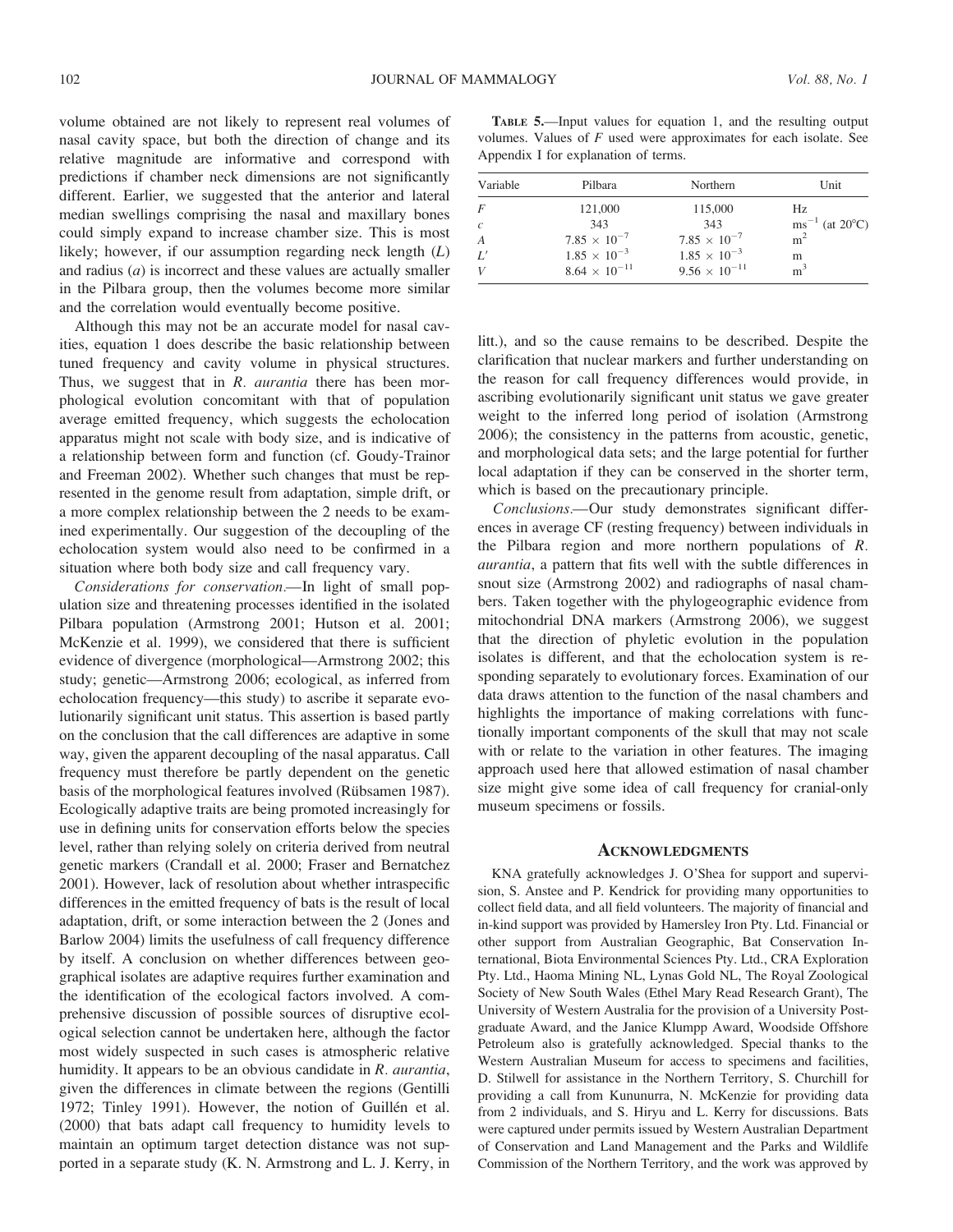the Ethics Committee of The University of Western Australia. Support to RBC from the 1988 Joint Royal Geographical Society–Linnean Society Bicentennial Grant (Kimberley Research Project) is gratefully acknowledged.

# LITERATURE CITED

- ABRAMOFF, M. D., P. J. MAGELHAES, AND S. J. RAM. 2004. Image processing with ImageJ. Biophotonics International 11:36–42.
- ANIMAL CARE AND USE COMMITTEE. 1998. Guidelines for the capture, handling, and care of mammals as approved by the American Society of Mammalogists. Journal of Mammalogy 79:1416–1431.
- ARMSTRONG, K. N. 2001. The roost habitat and distribution of the orange leaf-nosed bat, Rhinonicteris aurantius, in the Pilbara region of Western Australia. Wildlife Research 28:95–104.
- ARMSTRONG, K. N. 2002. Morphometric divergence among populations of Rhinonicteris aurantius (Chiroptera: Hipposideridae) in northern Australia. Australian Journal of Zoology 50:649–669.
- ARMSTRONG, K. N. 2005. A description and discussion of the penile morphology of Rhinonicteris aurantius (Gray, 1845) (Microchiroptera: Hipposideridae). Australian Mammalogy 27:161–167.
- ARMSTRONG, K. N. 2006. Phylogeographic structure in Rhinonicteris aurantia (Chiroptera: Hipposideridae): implications for conservation. Acta Chiropterologica 8:63–81.
- BAILEY, R. C., AND J. BYRNES. 1990. A new, old method for assessing measurement error in both univariate and multivariate morphometric studies. Systematic Zoology 39:124–130.
- BARRATT, E. M., R. DEAVILLE, T. M. BURLAND, AND M. W. BRUFORD. 1997. DNA answers the call of the pipistrelle bat species. Nature 387:138–139.
- BERANEK, L. L. 1954. Acoustics. McGraw-Hill, New York.
- CHURCHILL, S. K. 1991. Distribution, abundance and roost selection of the orange horseshoe-bat, Rhinonycteris aurantius, a tropical cave dweller. Wildlife Research 18:343–353.
- CHURCHILL, S. K. 1995. Reproductive ecology of the orange horseshoe bat, Rhinonycteris aurantius (Hipposideridae: Chiroptera), a tropical cave dweller. Wildlife Research 22:687–698.
- COLES, R. B. 1993. Echolocation and foraging ecology of Australian horseshoe bats (Rhinolophoidea). Pp. 55–56 in Abstracts of spoken and poster papers, Sixth International Theriological Congress, Sydney, Australia, 4–10 July 1993. Sydney, New South Wales, Australia.
- COLES, R. B., AND A. GUPPY. 1989. Echolocation and Doppler-shift compensation in Rhinonycteris aurantius and Hipposideros ater. Macroderma 5:6–7.
- CRANDALL, K. A., O. R. P. BININDA-EMONDS, G. M. MACE, AND R. K. WAYNE. 2000. Considering evolutionary processes in conservation biology. Trends in Ecology and Evolution 15:290–295.
- CSORBA, G., P. UJHELYI, AND N. THOMAS. 2003. Horseshoe bats of the world (Chiroptera: Rhinolophidae). Alana Books, Bishop's Castle, Shropshire, United Kingdom.
- FENTON, M. B. 1986. Hipposideros caffer (Chiroptera: Hipposideridae) in Zimbabwe: morphology and echolocation calls. Journal of Zoology (London) 210:347–353.
- FRANCIS, C. M., AND J. HABERSETZER. 1998. Inter- and intra-specific variation in echolocation call frequency and morphology of horseshoe bats, Rhinolophus and Hipposideros. Pp. 169-179 in Bat biology and conservation (T. H. Kunz and P. A. Racey, eds.). Smithsonian Institution Press, Washington, D.C.
- FRASER, D. J., AND L. BERNATCHEZ. 2001. Adaptive evolutionary conservation: towards a unified concept for defining conservation units. Molecular Ecology 10:2741–2752.
- GENTILLI, J. 1972. Australian climatic patterns. Nelson, Melbourne, Australia.
- GOUDY-TRAINOR, A., AND P. W. FREEMAN. 2002. Call parameters and facial features in bats: a surprising failure of form following function. Acta Chiroptologica 4:1–16.
- GUILLÉN, A., J. JUSTE B., AND C. IBAÑEZ. 2000. Variation in the frequency of the echolocation calls of Hipposideros ruber in the Gulf of Guinea: an exploration of the adaptive meaning of the constant frequency value in rhinolophoid CF bats. Journal of Evolutionary Biology 13:70–80.
- GUPPY, A., AND R. B. COLES. 1988. Acoustical aspects of hearing and echolocation in bats. Pp. 289–294 in Animal sonar: processes and performance (P. W. B. Moore and P. E. Nachtigall, eds.). NATO ASI Series A: Life Sciences. Vol. 156. Plenum Press, New York.
- HARTLEY, D. J., AND R. A. SUTHERS. 1987. The sound emission pattern and the acoustical role of the noseleaf in the echolocating bat, Carollia perspicillata. Journal of the Acoustical Society of America 82:1892–1900.
- HARTLEY, D. J., AND R. A. SUTHERS. 1988. The acoustics of the vocal tract in the horseshoe bat Rhinolophus hildebrandti. Journal of the Acoustical Society of America 84:1201–1213.
- HARTLEY, D. J., AND R. A. SUTHERS. 1990. Sonar pulse radiation and filtering in the mustached bat, Pteronotus parnellii rubiginosus. Journal of the Acoustical Society of America 87:2756–2772.
- HELLER, K.-G., AND O. VON HELVERSEN. 1989. Resource partitioning of sonar frequency bands in rhinolophid bats. Oecologia 80:178–186.
- HUFFMAN, R. F., AND O. W. HENSON, JR. 1991. Cochlear and CNS tonotopy: normal physiological shifts in the mustached bat. Hearing Research 56:79–85.
- HUFFMAN, R. F., AND O. W. HENSON, JR. 1993a. Labile cochlear tuning in the mustached bat. I. Concomitant shifts in biosonar emission frequency. Journal of Comparative Physiology, A. Comparative Physiology 171:725–734.
- HUFFMAN, R. F., AND O. W. HENSON, JR. 1993b. Labile cochlear tuning in the mustached bat. I. Concomitant shifts in neural tuning. Journal of Comparative Physiology, A. Comparative Physiology 171:735–748.
- HUTSON, A. M., S. P. MICKLEBURGH, AND P. A. RACEY (COMPS.). 2001. Microchiropteran bats: global status survey and conservation action plan. IUCN/SSC Chiroptera Specialist Group, IUCN, Gland, Switzerland.
- JACOBS, D. S., G. N. EICK, M. C. SCHOEMAN, AND C. A. MATHEE. 2006. Cryptic species in an insectivorous bat, Scotophilus dinganii. Journal of Mammalogy 87:161–170.
- JONES, G. 1995. Variation in bat echolocation: implications for resource partitioning and communication. Le Rhinolophe 11:53–59.
- JONES, G. 1996. Does echolocation constrain the evolution of body size in bats? Symposia of the Zoological Society of London 69: 111–128.
- JONES, G., AND K. E. BARLOW. 2004. Cryptic species of echolocating bats. Pp. 345–349 in Echolocation in bats and dolphins (J. A. Thomas, C. F. Moss, and M. Vater, eds.). University of Chicago Press, Chicago, Illinois.
- JONES, G., T. GORDON, AND J. NIGHTINGALE. 1992. Sex and age differences in the echolocation calls of the lesser horseshoe bat, Rhinolophus hipposideros. Mammalia 56:189–193.
- JONES, G., M. MORTON, P. M. HUGHES, AND R. M. BUDDEN. 1993. Echolocation, flight morphology and foraging strategies of some West African hipposiderid bats. Journal of Zoology (London) 230:385–400.
- JONES, G., AND R. D. RANSOME. 1993. Echolocation calls of bats are influenced by maternal effects and change over a lifetime. Pro-